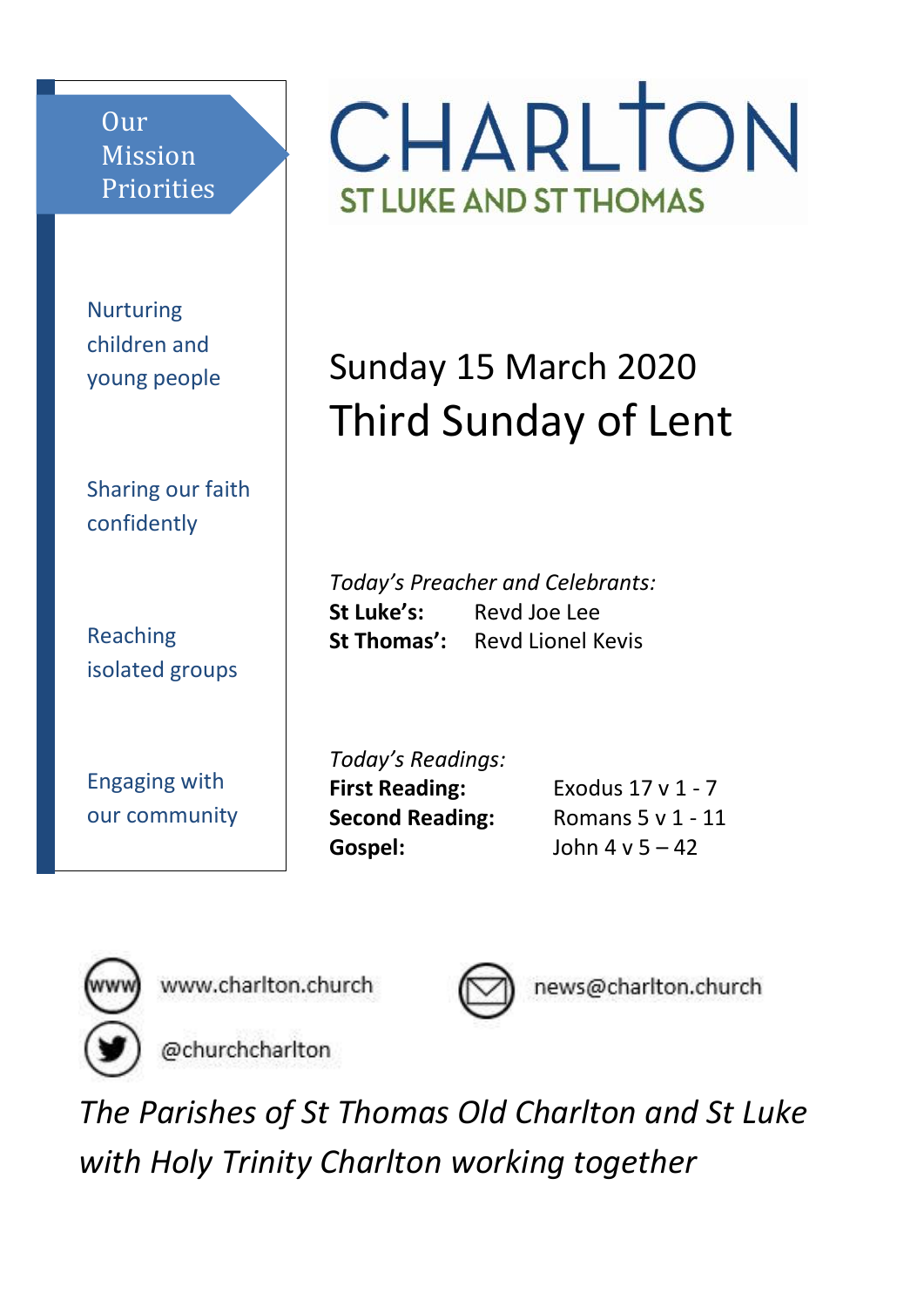# **Diary this week:**

| <b>Sun 15</b> | 10.00: Parish Eucharist at St Thomas'                         |
|---------------|---------------------------------------------------------------|
|               | 10.00: Parish Eucharist at St Luke's                          |
|               | Followed by Bible Study                                       |
|               | 11.45: Lent Group at St Thomas'                               |
| <b>Mon 16</b> | 08.30: Morning Prayer at St Luke's                            |
|               | 19.30: St Luke's PCC at St Luke's                             |
|               |                                                               |
|               |                                                               |
| Tue 17        | 08.30: Morning Prayer at St Luke's                            |
|               | 10.00: Tuesday Group at St Thomas' includes The Julian Corner |
|               | 15.00: Lent Group at 32 Weyman Road                           |
|               |                                                               |
| <b>Wed 18</b> | 08.30: Morning Prayer at St Luke's                            |
|               | 10.30: Midweek Coffee Morning at St Luke's                    |
|               | 12.00: Holy Communion at St Luke's                            |
|               | 19.30: Spiritual not Religious learning session               |
|               | upstairs at The White Swan                                    |
| Thu 19        | 08.30: Morning Prayer at St Luke's                            |
|               | 19.30: Lent Study Group at 10 Mayhill Road                    |
|               | studying Screwtape Letters by CS Lewis                        |
|               |                                                               |
|               | 11.30: Messy Church at St Richard's until 14.00               |
| Sat 21        |                                                               |
|               |                                                               |
|               |                                                               |
| <b>Sun 22</b> | 10.00: Parish Eucharist for Mothering Sunday at St Thomas'    |
|               | 10.00: Parish Eucharist for Mothering Sunday at St Luke's     |
|               | Followed by Bible Study                                       |
|               | 11.45: Lent Group at St Thomas'                               |



## **Thought for the week**

Don't worry: God is never blind to your tears, never deaf to your tears and never silent to your pain. He sees, he hears, and he will deliver.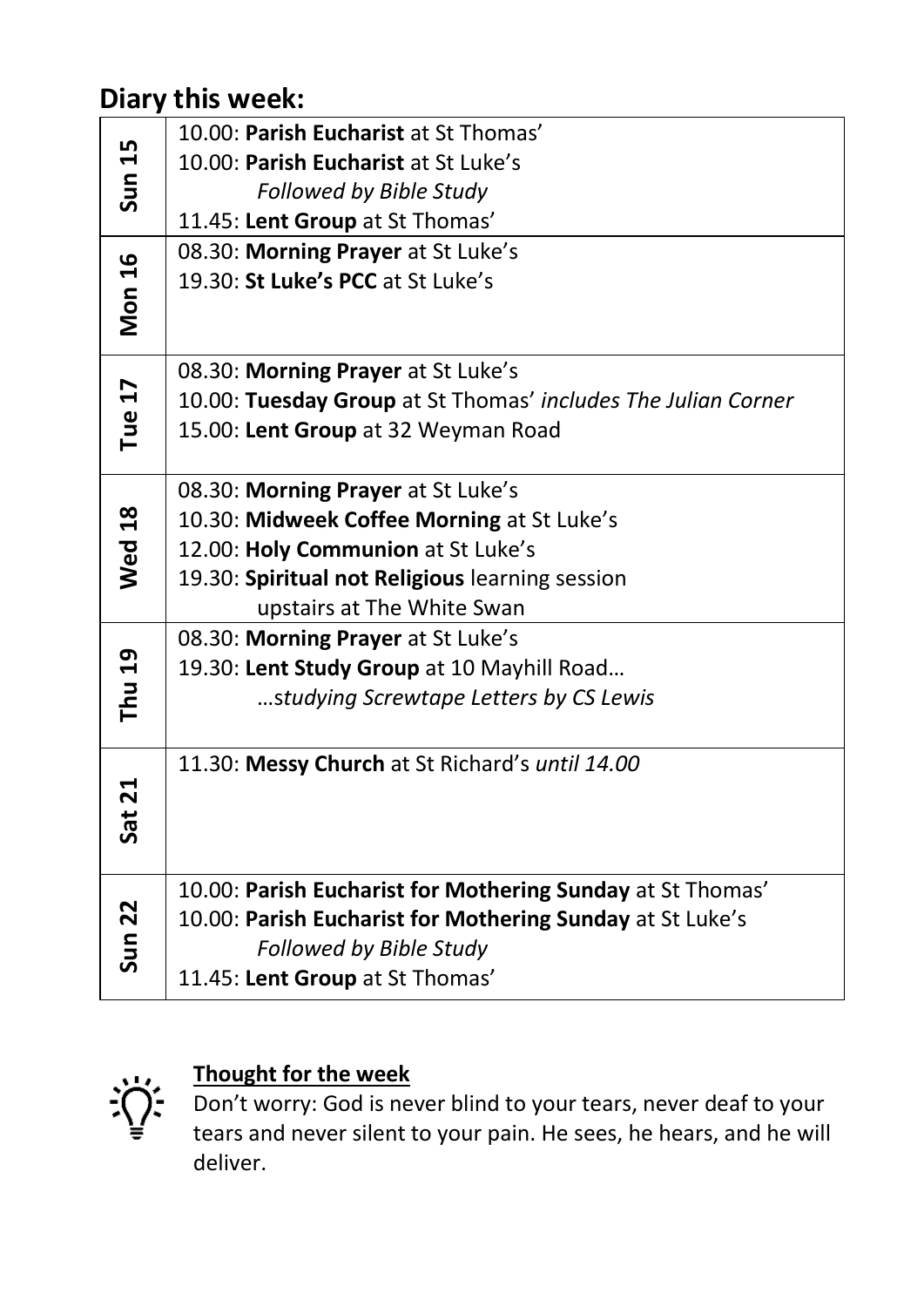# **News and notices**

## **Welcome…**

It's lovely to welcome Rev'd Lionel Kevis to St Thomas' this morning. Lionel is the Vicar at St Mary's Leigh, where Rev'd Liz takes the service this morning. The friendship between our churches is something we cherish, and it is with joy that we pray for our friends at Leigh every week.

#### **Thank you to…**

… Ali Edney for all she does for both our churches with such a heart to serve others.

## **Coronavirus and being church**

We are all aware of the changing situation with coronavirus and the possibility that we'll get to the stage in this country where public buildings need to close until the virus is a retreating threat. If that does happen, we will be in a situation unknown to most of us. It will be unsettling, but the situation will challenge us to think about what it means to be church when we can no longer meet in a building. Please have a think about how church can continue to be a source of spiritual nourishment, especially at such a difficult time.

- Who would welcome sermons / blogs / thought for the day on the website?
- Who would welcome regular emails encouraging our faith?
- Who would like to join a WhatsApp group where we could support each other's faith in challenging times?
- Who would welcome a supportive phone call from someone at church?

Please make your thoughts and feelings known to clergy and churchwardens after the service today or contact us by email, phone or the website. Revd Liz

#### **Serving at St Luke's**

If you are interested in joining the serving team at St Luke's, then please let us know. Speak to Rob Simson or one of the clergy or churchwardens. It would be great to build up the serving team.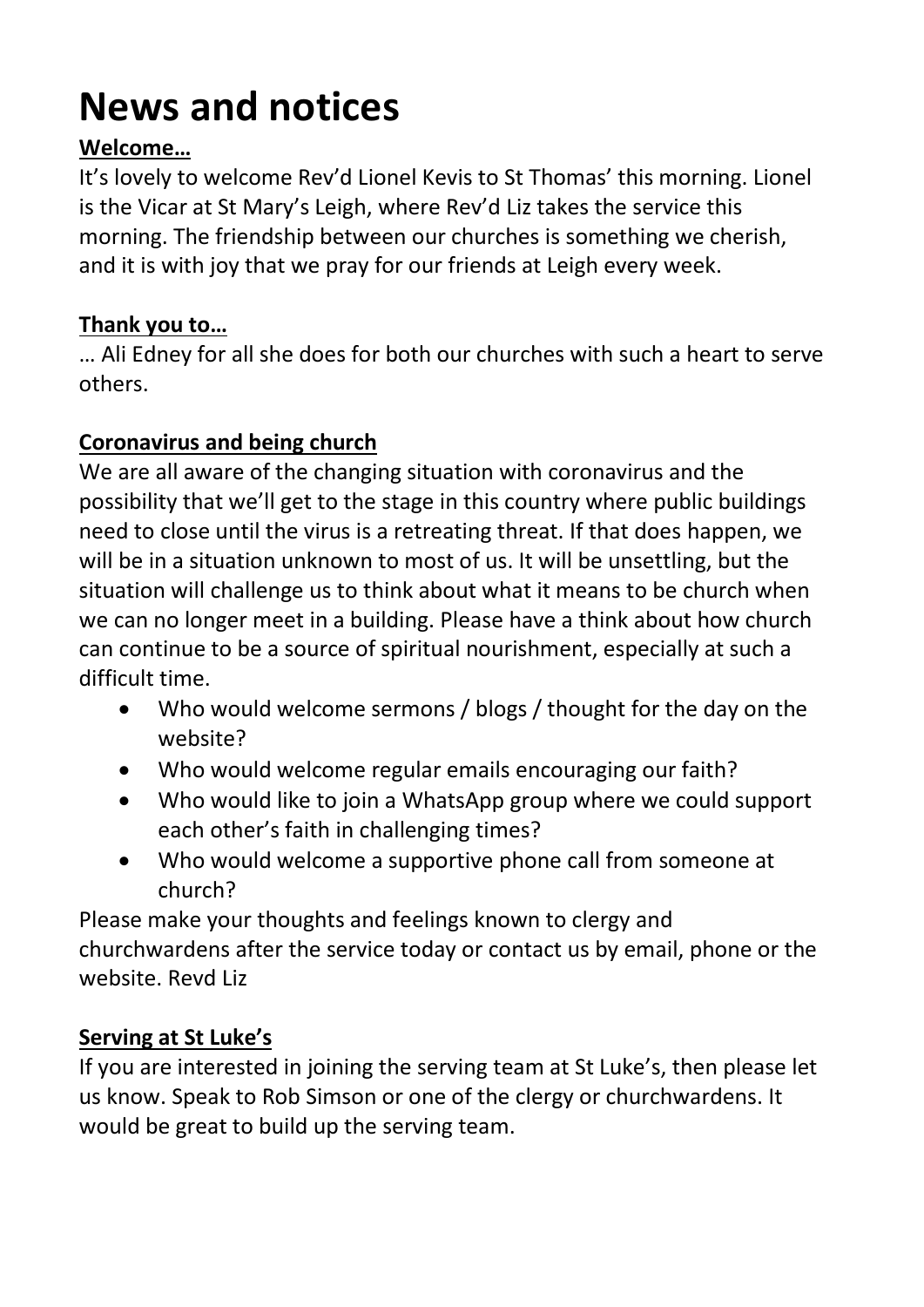

# **Services for Holy Week and Easter**

**Sunday April 5 th 10.00am:** Palm Sunday Eucharist at St Luke's and St Thomas' **Monday April 6th 7.30pm;** Creative Worship for Holy Week at St Thomas' **Tuesday April 7th 7.00pm:** Agape Eucharist at St Thomas' *a meal of love with Holy Communion* **Wednesday April 8th 8.00pm:** Stations of the Cross at St Luke's **Maundy Thursday April 9th 8.00pm:** Liturgy of Maundy Thursday *with foot-washing and the watch at St Luke's* **Good Friday April 10th 1.00pm:** Good Friday Liturgy St Luke's **2.45pm:** Good Friday Reflection at St Thomas' **Holy Saturday April 11th 11.30am:** Messy Easter at St Richard's Church Centre *until 2.00pm* **Easter Sunday April 12th 5.45am:** Sunrise Service at the Thames Barrier Park **10.00am:** First Eucharist of Easter with lighting of the paschal fire at St Luke's and St Thomas'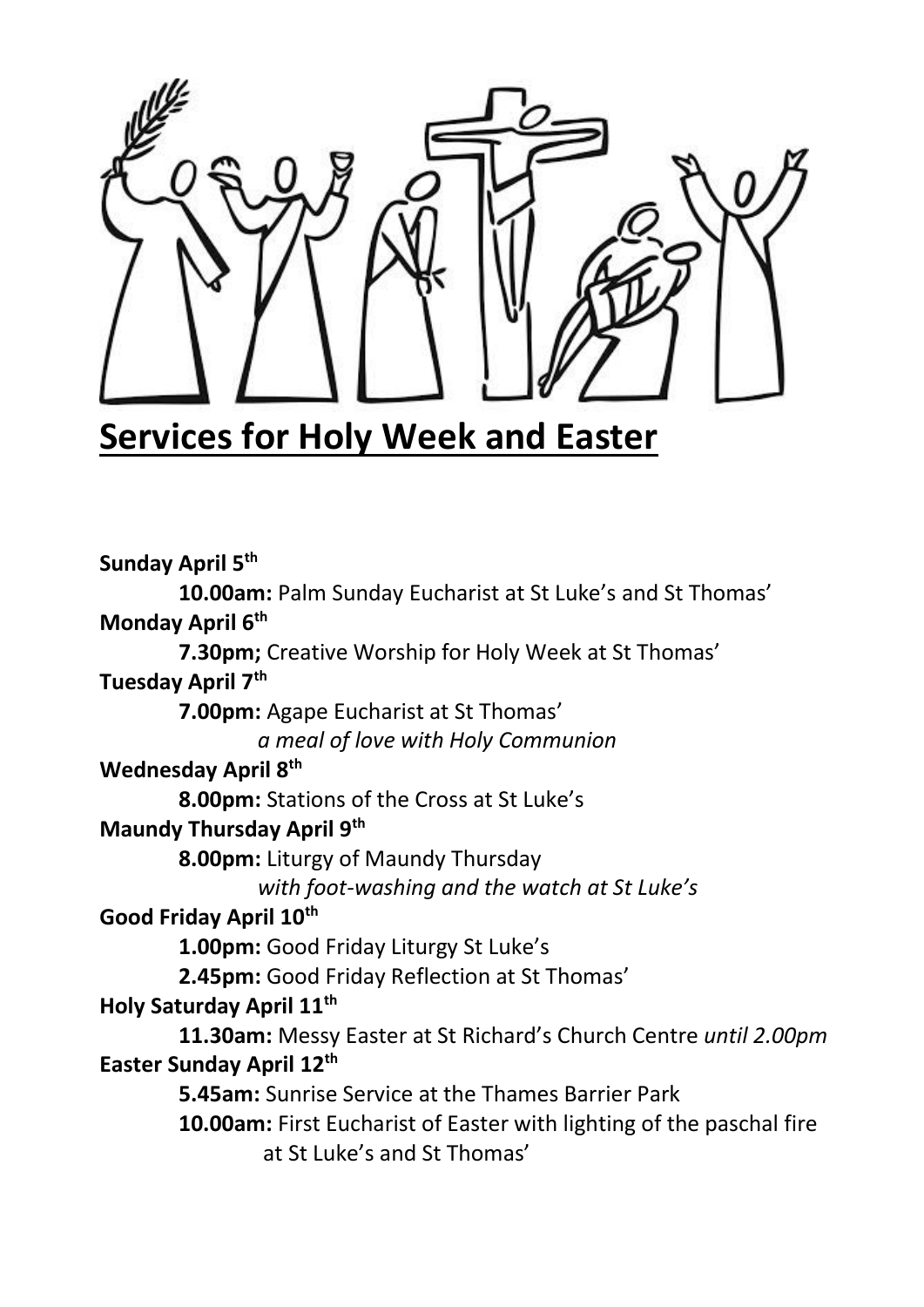#### **Lent Courses**

It's not too late to join in our Lent groups this year:

- Tuesday afternoons, 3.00-4.00pm at the home of Jean and Peter Griffiths, 32 Weyman Road SE3 8RY. We will be following Paula Gooder's Lentwise – Spiritual Essentials for Real Life
- Thursday, 7.30pm at the home of Bennett Spong, 10 Mayhill Road SE7 7JQ. We will be reading The Screwtape Letters by CS Lewis
- Sunday's 11.30am-1pm at St Thomas'. Led by Sheila Kinsella and Ally Warder, this course will also be based on the book Lentwise – Spiritual Essentials for Life by Paula Gooder.

#### **Keep up to date with our news**

You can keep up with news from our churches, even when you are unable to get to church. This newsletter is added to the website each weekend at www.charlton.church.

You can also receive an email with a link to the newsletter each week. Request a copy from news@charlton.church.

#### **Standing orders/BACS payments**

We really value your generosity in enabling our church to fulfil our calling and mission by your contributions to the weekly plate in the form of cash. Without your generosity we would be unable to pay our necessary weekly outgoings, such as heating, or our contribution to the Parish Support Fund, which contributes towards our rector's salary and support we receive from the diocese.

The current national health crisis has presented us with two problems; counting cash may be a health risk for the people who count it and there may be restrictions for some people in attending main worship. We would ask you to consider contributing either by standing order or by BACS (online transactions). Both of these methods are easy for you to set up. Please either email the rector, wardens or treasurer for bank information. If you make a transaction, please subject it with the words 'Parish Giving' and your name to enable us to identify it. Thank you. *Liz Buck and Ally Warder*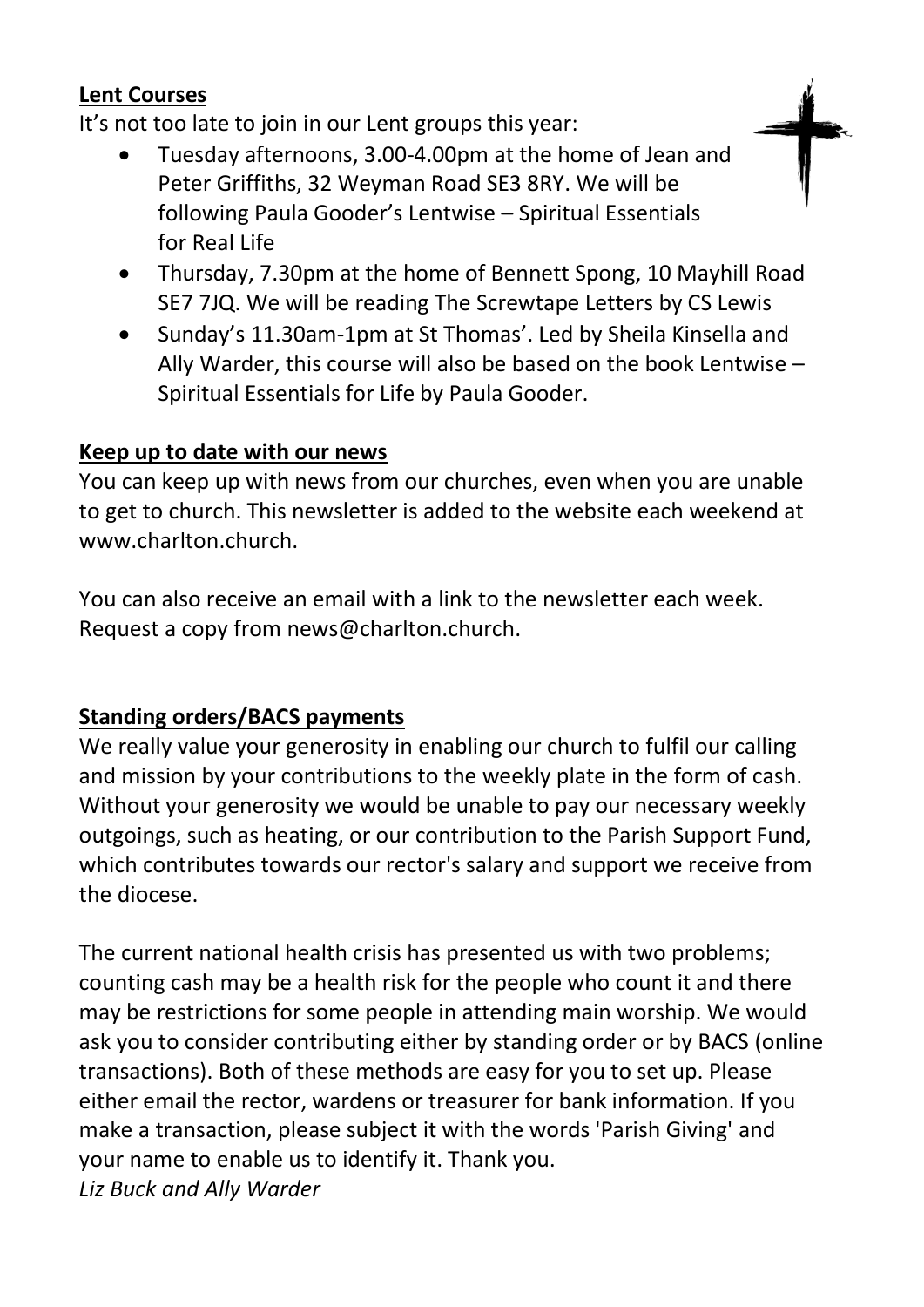#### **Vocations**

Do I have a vocation? Yes! Every person is called by God. God calls each of us by name and the heart of responding to our vocation is to be the unique person God calls us to be.

Calling, or vocation, is one of the major themes in the Bible. Scripture is full of inspiring stories of very ordinary people who achieved extraordinary things when answering God's call and putting it into action. Each and every one of us forms a unique part of God's loving creation and, as such, each of us has a particular calling to fulfil in God's Kingdom plan.

For some, this vocation may lead to:

- being formally **licensed** or **commissioned** as a lay minister, or
- being **ordained** as a priest or deacon.

If you would like to talk further about your calling and responding to it, please speak to or contact one of the clergy, who will be happy to listen and support.

## *Safeguarding*

*Our churches take safeguarding extremely seriously and have adopted and implement our Diocesan procedures and guidelines contained in A Safe Church. These are in line with those agreed by the House of Bishops. For further information please see the Safeguarding noticeboard at St Thomas', St Luke's and St Richard's, or visit the website. The Parish Safeguarding Officers and Rector would be very happy to answer any questions you may have.*

*We all have a responsibility to make our churches safe places for all. If you have any concerns, please bring them to the attention of the Rector, Parish Safeguarding Officer, Churchwardens or a PCC member without delay.*

*Newsletter copy deadline: News and prayer requests to be included in next week's newsletter can be sent to news@charlton.church or phoning 020 8858 8175 by 12 noon on Wednesday.*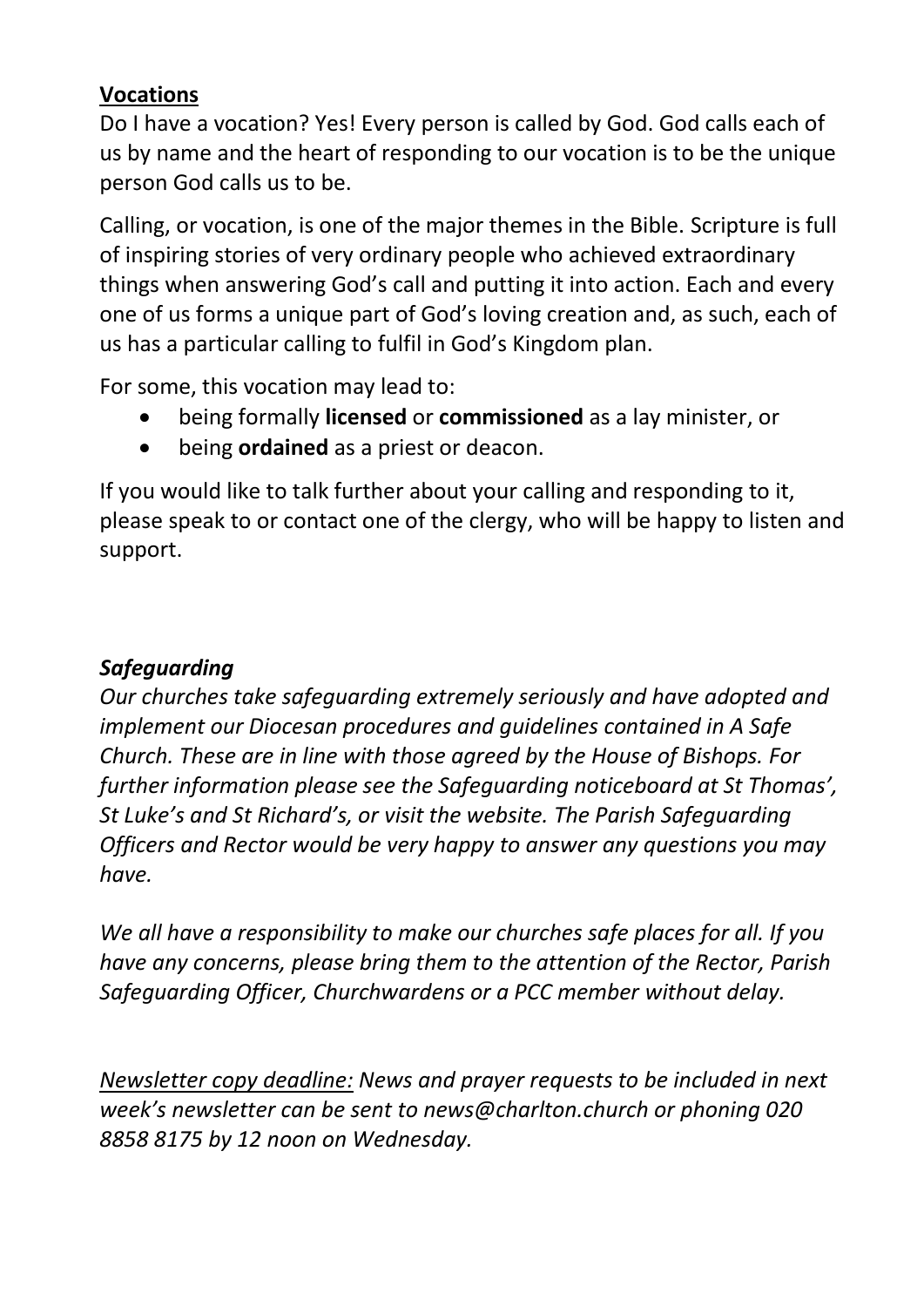# **Prayer Zone**



*Loving God, source of healing and comfort, fill us with your grace, that the sick may be made whole, that those who care for us may be strengthened, that the anxious may be calmed, and those most vulnerable be protected in the power of Spirit in the faith of Jesus Christ our Lord. Amen.*

*Watch, O Lord, with those who wake, or watch, or weep tonight, and give your angels and saints charge over those who sleep. Tend your sick ones, O Lord Christ, rest your weary ones, bless your dying ones, soothe your suffering ones, pity your afflicted ones shield your joyous ones. And all for your love's sake. Amen.*